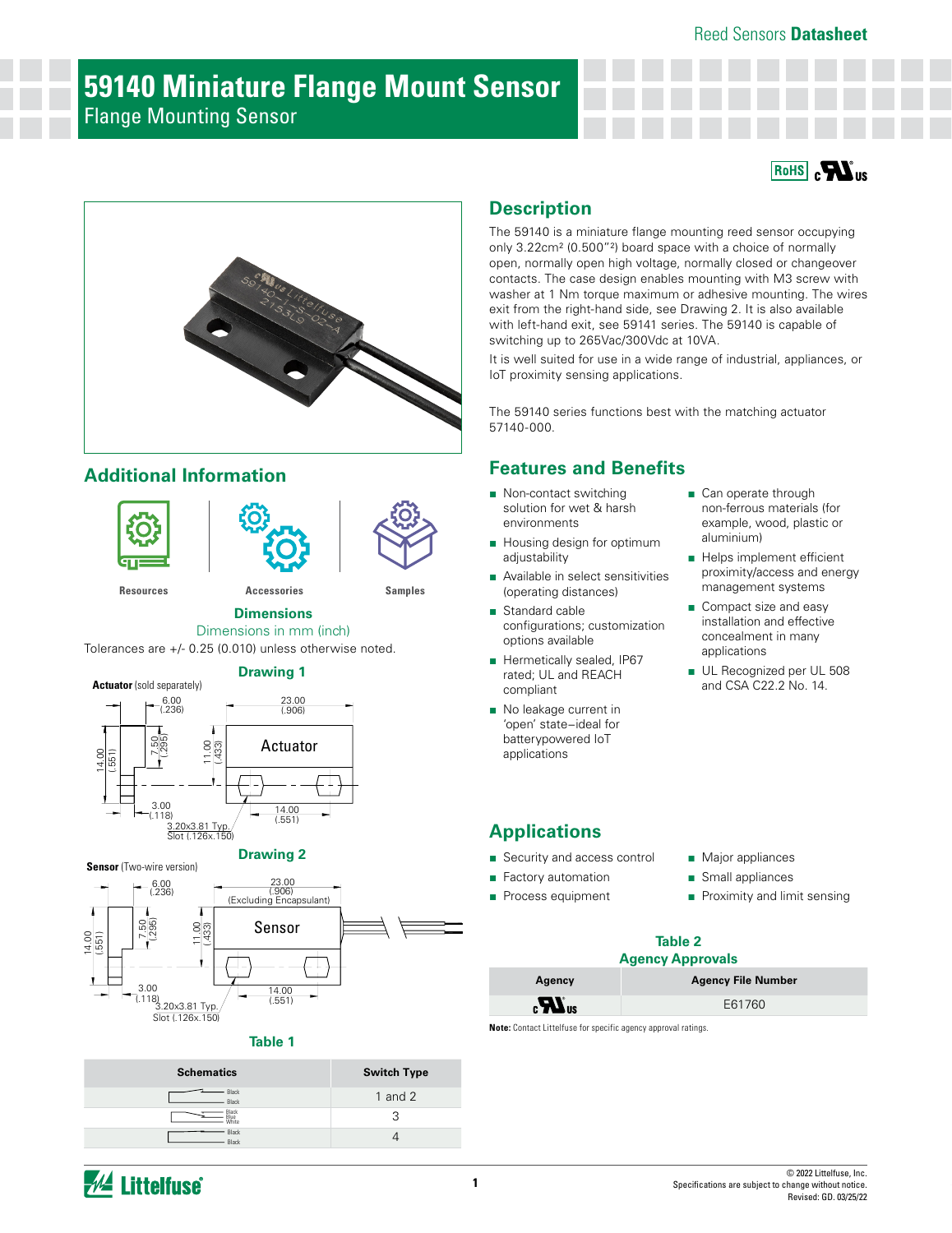# **59140 Miniature Flange Mount Sensor** Flange Mounting Sensor

|                             |                                                  |                                        | Table 3<br><b>Electrical Ratings</b> |                                             |                        |                        |
|-----------------------------|--------------------------------------------------|----------------------------------------|--------------------------------------|---------------------------------------------|------------------------|------------------------|
| <b>Contact Type</b>         |                                                  |                                        | <b>Normally Open</b>                 | <b>Normally Open</b><br><b>High Voltage</b> | <b>Change Over</b>     | <b>Normally Closed</b> |
| Switch Type                 |                                                  |                                        |                                      | 2                                           | 3                      | $\overline{4}$         |
| Contact Rating <sup>1</sup> |                                                  | VA/Watt - max.                         | 10                                   | 10                                          | 5                      | 5                      |
| Voltage <sup>4</sup>        | Switching <sup>2</sup><br>Breakdown <sup>3</sup> | Vdc - max.<br>Vac - max.<br>Vdc - min. | 200<br>140<br>250                    | 300<br>265<br>400                           | 175<br>120<br>200      | 175<br>120<br>200      |
| Current <sup>4</sup>        | Switching <sup>2</sup><br>Carry                  | Adc - max.<br>Aac - max.<br>Adc - max. | 0.5<br>0.35<br>1.2                   | 0.4<br>0.30<br>1.4                          | 0.25<br>0.18<br>1.5    | 0.25<br>0.18<br>1.5    |
| Resistance <sup>5</sup>     | Contact, Initial<br>Insulation                   | $\Omega$ - max.<br>$\Omega$ - min.     | 0.2<br>$10^{10}$                     | 0.2<br>$10^{10}$                            | 0.2<br>10 <sup>9</sup> | 0.2<br>10 <sup>9</sup> |
| Capacitance                 | Contact                                          | $pF - typ.$                            | 0.3                                  | 0.2                                         | 0.3                    | 0.3                    |
| Temperature                 | Operating                                        | $^{\circ}C$                            | $-40$ to $+105$                      | $-20$ to $+105$                             | $-40$ to $+105$        | $-40$ to $+105$        |

### **Table 4**

### **Product Characteristics**

| Operate Time <sup>6</sup> |             | ms - max. | 1.0 | l.O | 3.0 | 3.0 |
|---------------------------|-------------|-----------|-----|-----|-----|-----|
| Release Time <sup>6</sup> |             | ms - max. | 1.0 | 1.0 | 3.0 | 3.0 |
| Shock <sup>7</sup>        | 11ms ½ sine | G - max.  | 100 | 100 | 50  | 50  |
| Vibration <sup>7</sup>    | 50-2000 Hz  | G - max.  | 30  | 30  | 30  | 30  |

#### **Notes:**

1. Contact rating - Product of the switching voltage and current should never exceed the wattage rating. Contact Littelfuse for additional load/life information.<br>2. When switching inductive and/or capacitive loads, the eff

3. Breakdown Voltage - per MIL-STD-202, Method 301.

4. Electrical Load Life Expectancy - Contact Littelfuse with voltage, current values along with type of load. 5. This resistance value is for 300 mm wire length. Resistance changes when wire lengthens.

6. Operate (including bounce)/Release Time - per EIA/NARM RS-421-A, diode suppressed coil (Coil II).

7. Shock and Vibration - per EIA/NARM RS-421-A and MIL-STD-202.

8. For custom modifications to the wire length or size, or adding a special connector, please contact Littelfuse.

### **Table 5 Sensitivity Options (Using 57140 Actuator)**

| <b>Select Option</b>    |                          | s                                                    |                                            |           |                                                      |                                            |           | U                                                    |                                            |                          |                                                      |                                      |
|-------------------------|--------------------------|------------------------------------------------------|--------------------------------------------|-----------|------------------------------------------------------|--------------------------------------------|-----------|------------------------------------------------------|--------------------------------------------|--------------------------|------------------------------------------------------|--------------------------------------|
| <b>Switch Type</b>      | AT<br>Range              | <b>Pull-In Activation</b><br><b>Distance</b><br>(mm) | <b>Deactivation</b><br>Distance (mm) Range | AT        | <b>Pull-In Activation</b><br><b>Distance</b><br>(mm) | <b>Deactivation</b><br>Distance (mm) Range | <b>AT</b> | <b>Pull-In Activation</b><br><b>Distance</b><br>(mm) | <b>Deactivation</b><br>Distance (mm) Range | AT                       | <b>Pull-In Activation</b><br><b>Distance</b><br>(mm) | <b>Deactivation</b><br>Distance (mm) |
| 1 Normally Open         | $12 - 18$                | $9 - 16$                                             | 10-17                                      | $17 - 23$ | 7-15                                                 | $9 - 17$                                   | 22-28     | $6 - 13$                                             | $8 - 16$                                   | 27-33                    | $5 - 12$                                             | $8 - 16$                             |
| 2 High Voltage          | $\overline{\phantom{a}}$ | $\overline{\phantom{0}}$                             | $\overline{\phantom{a}}$                   | $17 - 23$ | $8 - 15$                                             | $9 - 17$                                   | 22-28     | $6 - 12$                                             | $9 - 16$                                   | 27-33                    | $5 - 12$                                             | $7 - 16$                             |
| 3 Change Over           | $15 - 20$                | 7-14                                                 | $8 - 17$                                   | $20 - 25$ | $6 - 13$                                             | $7 - 17$                                   | 25-30     | $5 - 12$                                             | $6 - 16$                                   | $\overline{\phantom{0}}$ | $\overline{\phantom{0}}$                             | -                                    |
| 4 Normally Closed 15-20 |                          | $7 - 14$                                             | $8 - 17$                                   | $20 - 25$ | $6 - 13$                                             | $7 - 17$                                   | 25-30     | $5 - 12$                                             | $6 - 16$                                   | -                        |                                                      |                                      |

#### **Notes:**

1. Pull-In AT Range: These AT values are the bare reed switch AT before modification.

2. The activation distance is average value on the final sensor assembly.